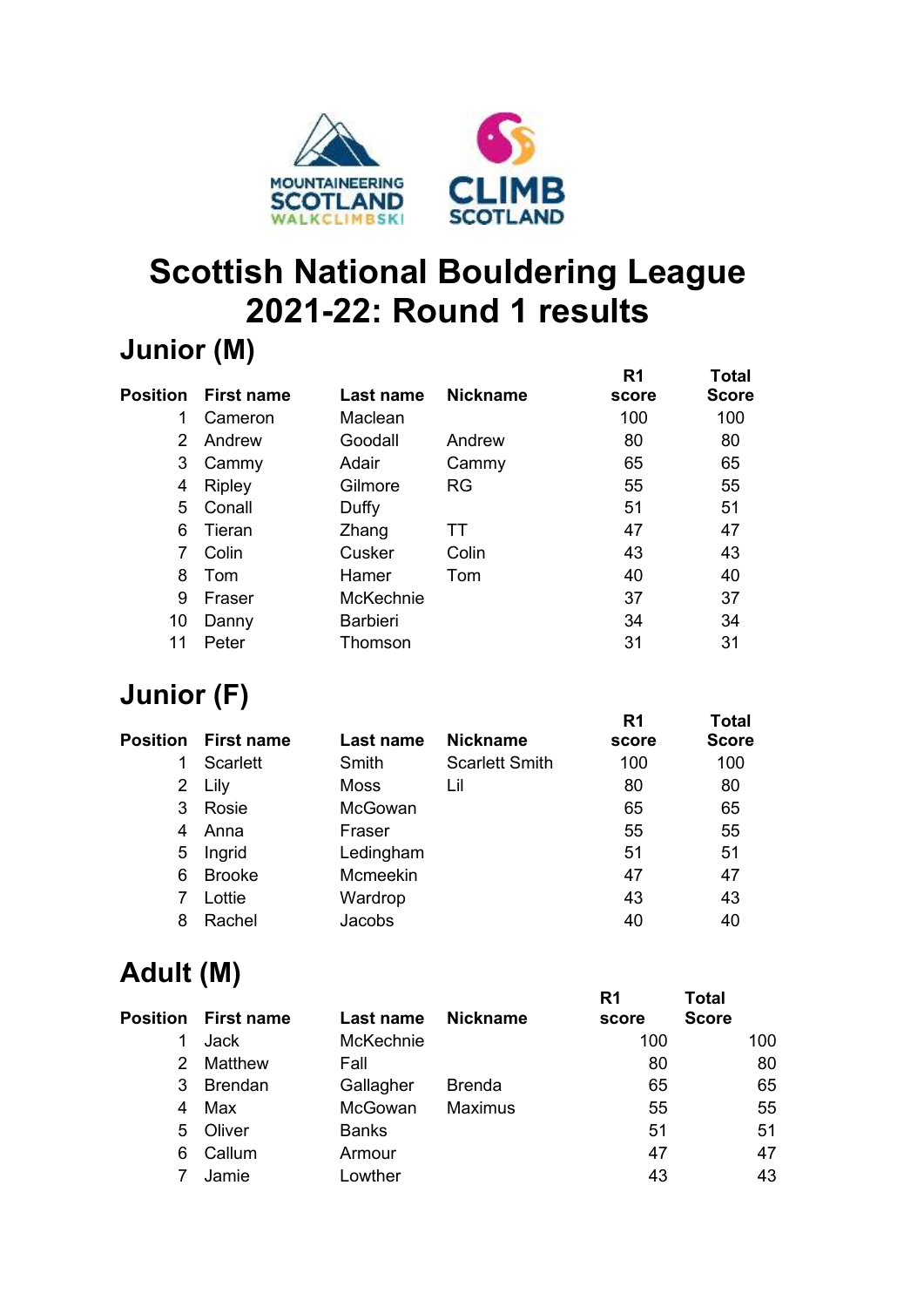| David          | Elder             | elder            | 40             | 40                        |
|----------------|-------------------|------------------|----------------|---------------------------|
| Mark           | Garbe             |                  | 37             | 37                        |
| Aiden          | <b>Wilkins</b>    |                  | 34             | 34                        |
| marcus         | dick              | moby1            | 31             | 31                        |
| Samuel         | Campbell          |                  | 28             | 28                        |
| Calum          | <b>Brown</b>      | Calum            | 26             | 26                        |
| Charlie        | Wardrop           |                  | 24             | 24                        |
| Wayne          | Murphy            |                  | 22             | 22                        |
| Ruaridh        | Goodall           | 129              | 20             | 20                        |
| Jonny          | Wilson            | Jonny            | 18             | 18                        |
| Gavin          | Whiteside         |                  | 16             | 16                        |
| Connor         | McGaffney         |                  | 14             | 14                        |
| Adam           | Donnachie         |                  | 12             | 12                        |
| Kieran         | Campbell          | Kieran           | 10             | 10                        |
| Kyle           | Hamilton          |                  | 9              | $\boldsymbol{9}$          |
| Lewis          | <b>Broadhurst</b> | Lewis Broadhurst | 8              | 8                         |
| F              | K                 |                  | $\overline{7}$ | $\overline{7}$            |
| Innes          | Little            | Innes            | 6              | 6                         |
| Innes          | Little            | Innes            | 6              | $\,6$                     |
| Adam           | <b>Brownlie</b>   | <b>Brownlie</b>  | 4              | 4                         |
| Luke           | Morrison          | Lmorri           | 3              | $\ensuremath{\mathsf{3}}$ |
| Evan           | <b>McKill</b>     |                  | $\overline{2}$ | $\mathbf 2$               |
| Gavin          | Macdonald         |                  | $\mathbf 1$    | $\mathbf{1}$              |
| Víctor         | Lorite            |                  | 0              | 0                         |
| Gordon         | Robb              | Fatoldclimber    | 0              | 0                         |
| Michael        | Small             |                  | 0              | 0                         |
| <b>Richard</b> | Naylor            | <b>Dick</b>      | 0              | 0                         |
|                |                   |                  |                |                           |

# **Adult (F)**

|                 |                   |              |                 | R <sub>1</sub> | <b>Total</b> |     |
|-----------------|-------------------|--------------|-----------------|----------------|--------------|-----|
| <b>Position</b> | <b>First name</b> | Last name    | <b>Nickname</b> | score          | <b>Score</b> |     |
| 1               | Louise            | Flockhart    |                 | 100            |              | 100 |
| 2               | Ava               | Hamilton     |                 | 80             |              | 80  |
| 3               | Niamh             | Doran        |                 | 65             |              | 65  |
| 4               | Hannah            | Kerr         |                 | 55             |              | 55  |
| 5               | Kasha             | Ogilvie      |                 | 51             |              | 51  |
| 6               | Zara              | Whiteside    |                 | 47             |              | 47  |
| 7               | Alison            | MacDougall   |                 | 43             |              | 43  |
| 8               | Mairi             | Teasdale     | Mairi           | 40             |              | 40  |
| 9               | Franziska         | Lautner      |                 | 37             |              | 37  |
| 10              | Eilidh            | <b>Steel</b> | Eilidh          | 34             |              | 34  |
| 11              | Joanna            | Sinclair     |                 | 31             |              | 31  |
| 12              | Emma              | <b>Brown</b> |                 | 28             |              | 28  |
| 13              | Gosia             | Wardrop      |                 | 26             |              | 26  |
| 14              | Maria             | M            |                 | 24             |              | 24  |
| 15              | Holly             | Donnelly     |                 | 22             |              | 22  |
| 16              | Katie             | Fitzpatrick  |                 | 20             |              | 20  |